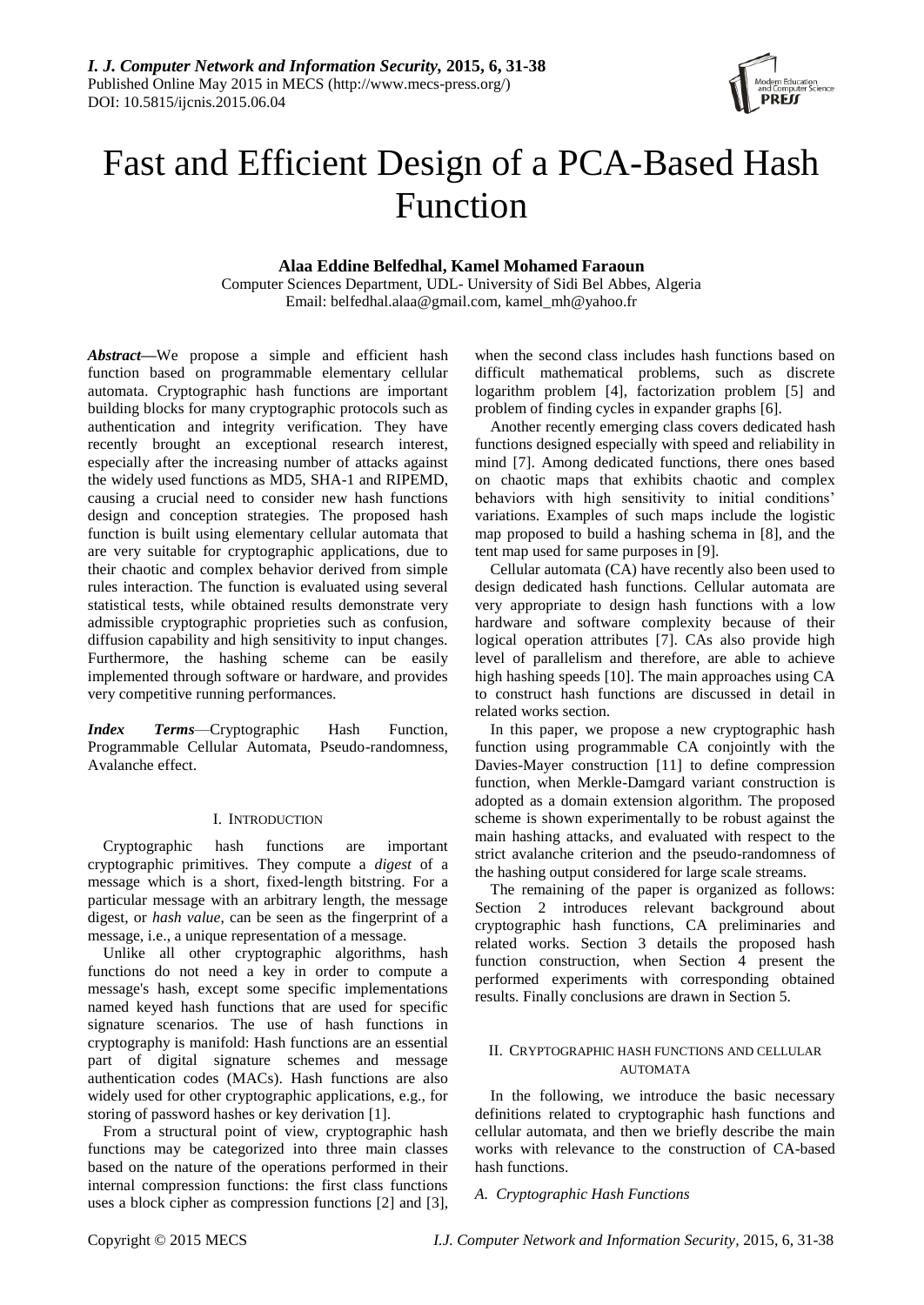Formally speaking, a hash function H is a deterministic and efficient algorithm that maps an arbitrary length binary message M to some fixed length (typically 128, 160, 256 or 512 bits) fingerprint *h* [1].

$$
H: \{0,1\}^* \to \{0,1\}^n
$$
  
\n
$$
M \to h=H(M)
$$
 (1)

To be considered as cryptographic, a hash function should resist to the three main attacks: the pre-image attack, the second pre-image attack and the collision attack. The pre-image attack consists for a given hash value *h* to find the corresponding message M such that H(M)=*h*. The second pre-image attack succeed if for a given message M and a given hash value *h*=H(M) we can find a message M $\neq$ M' such that H(M')=*h*. Finally, the collision attack aim to find two arbitrary distinct messages M and M' such that  $H(M)=H(M')$ .

Using a brute-force attack, pre-images and  $2<sup>nd</sup>$  preimages attacks succeed deterministically after  $2<sup>n</sup>$  call to the function H, when a collision is very leaky to succeed using only  $2^{n/2}$  call to H according to the birthday paradox theorem. It is usually the goal in the design of a cryptographic hash functions that no attacks perform better than the brute-force attack.

In general, it is not always possible to get a formal proof of resistance to such attacks. But in contrast, some statistical properties are easily verifiable to show that a given hash function has a good cryptographic level of security. A hash function that behaves like a pseudorandom function and satisfies the avalanche effect is generally considered to be secure and can be used safely for cryptographic purposes. Such statistical properties are easy to check, and then enable a fast and acceptable evaluation tool to validate the hash functions design.

Cryptographic hash functions have generally two main independent components: the mode of operation (a domain extender algorithm) and the compression function. Most popular hash functions are based on iterating a compression function that processes a fixed number of bits. The message to be hashed is split into blocks of a certain length where the last block is possibly padded with extra bits.

Let  $h: \{0,1\}^n \times \{0,1\}^L \rightarrow \{0,1\}^n$  denotes a compression function, where n and L are positive integers, and let  $M=m_0|m_1|...|m_k$  be the message to be hashed, where  $|m_i|=L$  for  $0 \le i \le k$ . The hash value is then defined to be  $h_k$ , where  $h_i=h(h_{i-1},m_i)$  defines the chaining variables.

A hash function can be either keyed or non-keyed one depending on the corresponding intended use. For nonkeyed functions addressed in the present work, a fixed initialization vector IV is used to define the value  $h_0$ . If the message M to be hashed cannot be split into blocks of equal length n, (if the last block consists of less than n bits), then a collision-free padding rule should be used [12].

It has been shown that attack on a given hash function implies similar attack on the corresponding used compression function. So in order to show the hash function's resistance to the collision, it suffices to show

that the property is verified for the compression function. When iterating a compression function that provides collision resistance property we can achieve a global collision resistance, and guarantee a perfect avalanche effect satisfaction by the constructed hash function.

#### *B. Cellular automata preliminaries*

Cellular Automata are dynamical systems in which space and time are discrete. They consist of collections of cells organized in a grid, when each cell has a corresponding current state. The states of the cells evolve over time depending on their current states and the states of the neighboring cells, according to a local and identical interaction rule in the case of uniform CAs, or different interaction rules in the case of non-uniform CAs [13].

CA were originally used by von Neumann [14] while he was studying self-reproducing systems and then popularized by Wolfram's substantial work in this area [15], who observed that based on simple rules, very complex behaviors can be obtained. Wolfram pioneered the investigation of CA as mathematical models for selforganizing statistical systems and suggested the use of elementary CAs, which are simple 1-dimensional linearly connected array of n cells, usually referred to a 3 neighborhood CAs. Each cell in the array takes a discrete state s equal to 0 or 1. If a configuration of the CA at a time step t is defined by the binary vector  $C^t$ , and the i<sup>th</sup> cell's state is denoted by  $(C^t)_i$ , then the transition function *f* is used to determine the next state of each cell from a neighborhood's corresponding configuration. Cell's states are updated in parallel with respect to each other cells using the transition function in each time step. The next state of a cell a time  $t+1$  is only influenced by its own state and the states of its left and right neighbors at time t. The configuration  $C^{t+1}$  at time t+1 can be computed by:

$$
(C^{t+1})_{i}=f((C^{t})_{i-1}, (C^{t})_{i}, (C^{t})_{i+1}), \forall 0 \leq i \leq n-1 \qquad \qquad (2)
$$

Table. 1. Transition table of two different elementary CA transition rules (Rules 30 and 2)

| Neighborhood's<br>configuration at<br>time t               | 111      | 110      | 101      | 100      | 011 | 010      | 001 | 000      |
|------------------------------------------------------------|----------|----------|----------|----------|-----|----------|-----|----------|
| Value of the<br>central cell at<br>time $t+1$ (Rule<br>30) | $\theta$ | $\Omega$ | $\Omega$ | 1        | 1   | 1        | 1   |          |
| Value of the<br>central cell at<br>time $t+1$ (Rule<br>2)  | $\theta$ | $\Omega$ | 0        | $\Omega$ | 0   | $\Omega$ | 1   | $\Omega$ |
| Neighborhood's<br>configuration at<br>time t               | 111      | 110      | 101      | 100      | 011 | 010      | 001 | 000      |

where  $(C^t)_{i-1}$ ,  $(C^t)_i$  and  $(C^t)_{i+1}$  are the states of the left neighbor, self and right neighbor of the  $i<sup>th</sup>$  cell at time t. A cellular automaton with 2 states and a neighborhood's radius equal to 1 (3 cells) has  $2^3=8$  possible neighborhood's configurations. If the set of all possible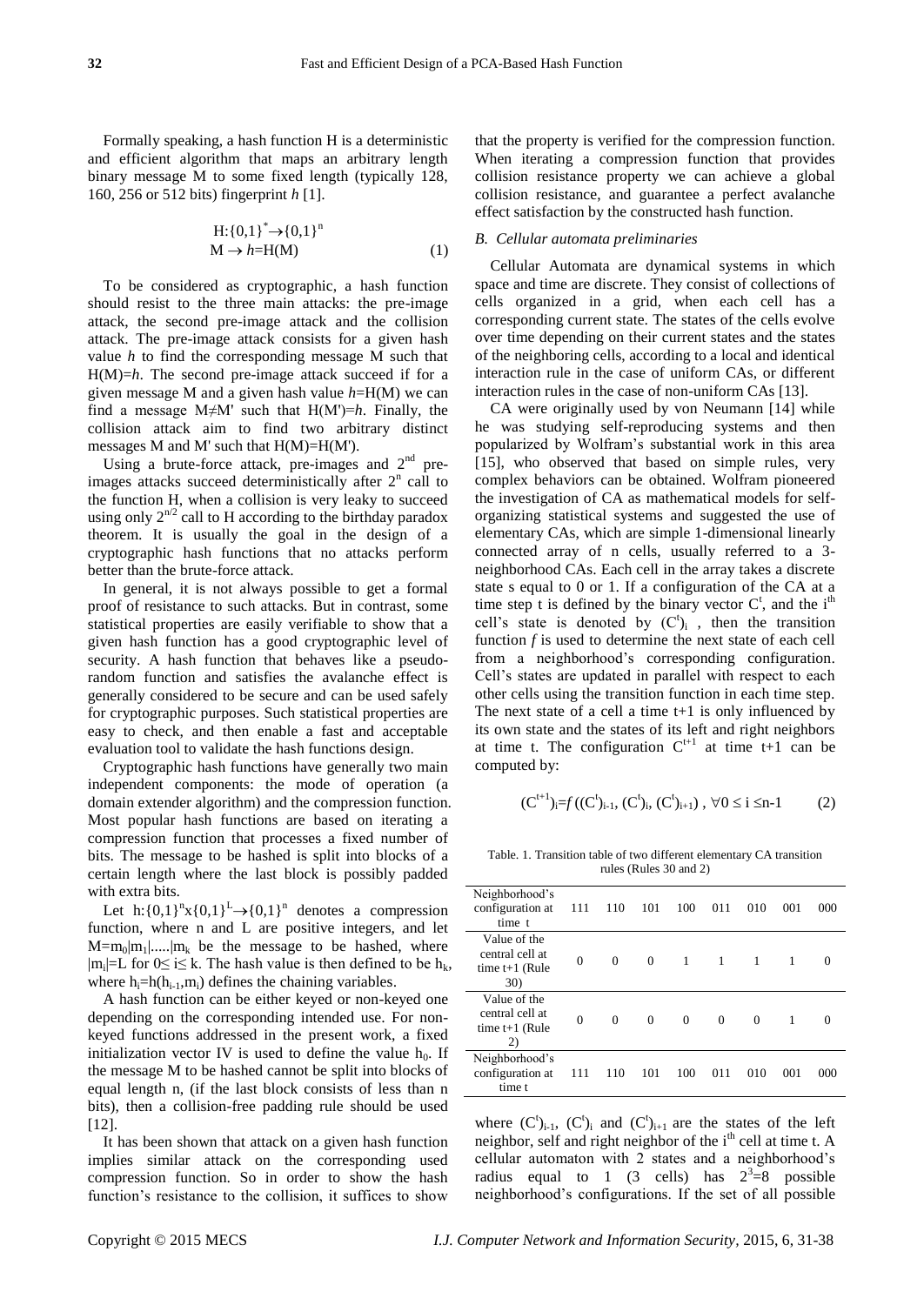configurations is expressed using a truth table, the decimal equivalent of its sequence output is referred as a "Rule" [15], and by the way the transition rules length is equal 8 and a total of  $2^8 = 256$  CA local rules can be used. Table 1 illustrates an example of two elementary rules defined by the corresponding transition tables.

If the same rule applies to all cells in a CA, the CA is named uniform or regular CA, whereas if different rules apply to different cells, it is named a hybrid (or nonuniform) CA. A programmable CA (PCA) is a hybrid CA controlled by a number of signals such that different rules can be generated.

Cellular automata have several properties that favor their use as basis for the design of hash functions. Their chaotic, complex and unpredictable behavior of some transition rules enables their effective use to design safe and reliable hash functions. The simplicity of their implementations and their parallel nature makes them suitable as a basis for fast compression functions.

#### *C. Related works*

Cellular automata have been widely used recently to construct cryptographic primitives. They have been used for the construction of symmetric cryptosystems, public key cryptosystems, secret sharing schemas and hash functions. The first cryptographic application of CA was initiated by Wolfram [16] that describes a stream-based cipher using the elementary CA rule 30. The CA was used as a pseudorandom numbers generator to produce statistically good sequences used to cipher plain data by the Vernam ciphering model. CAs were also used for block-ciphers constructions using reversible and irreversible rules [17], and also to build public-key cryptosystems by exploiting two-dimensional CAs reversibility problem [18].

In [19], Damgard was the first to propose a hash function based on CAs, he used Wolfram's pseudorandom bit generation's scheme to design a compression function, but his proposal has been cryptanalysed by Daemen et al. in [20] who, in turn, proposed a framework of collision free hash functions based on CA, named CellHash. The same authors proposed later an improved version named SubHash in [21]. Both CellHash and SubHash are hardware-oriented so making extremely high speed possible, but unfortunately, the two schemas were cryptanalysed later in [22].

Another CA-based hash function has been proposed by Mihaljevic, et al. in [23], where they describe a family of fast dedicated one-way hash functions using linear CA over  $GF(q)$ . The proposal is an extension of the bit's oriented hashing proposed earlier in [24], enhanced by employing the approved model of iterative hash function with compression and output's functions: compression function is one of the Davies-Meyer types employing CA, when the output function was a key generator based on CA over GF(q). In [25] Dasgupta, et al. proposed a CA based scheme for message authentication by investigating a particular class of nongroup CA that can be employed to generate an efficient

message authentication function. Two-dimensional CA was also proposed as base of construction of hash functions in [26].

More recently, Jun-Cheol proposed a one-way hash function using linear and nonlinear CAs [7]. Norziana et al. proposed an alternative hash function based on CA rules 30, 134 and Omega-Flip Network in [10], then proposed another hash function in [13] named STITCH-256 using balanced CA elementary rules like rules: 29, 39 and 27, and diffusion functions to implement the compression function.

#### III. THE PROPOSED HASHING SCHEME

In this section, we present the proposed new CA-based cryptographic hash function. The proposed function follows iterative hash model inspired from the Damgard's one presented in [19], and uses two internal functions namely: a compression function C and a transformation function C. The former employs programmable CA with 4 rules (30, 90, 105 and 150), when the later T uses an hybrid cellular automaton with rule 30 and rule 105. Both message blocks and hash value are 256 bit binary strings.

## *A. The mode of operation*

In the proposed hashing scheme, we use a variation of Merkle-Damgard contraction. The proposed algorithm requires a padding function (in such a way that the length of the message becomes a multiple of 256 bit) for which the last 64 bits encode the length of the message M to be hashed. The padded message is then divided into blocks  $M_i$  (i=1...k) with  $|M_i|=256$  bits. The algorithm requires also a fixed initialization vector: IV $\in$  {0,1}<sup>256</sup>.

The compression function C is then iterated for k times. C takes as inputs a block message  $M_i$  and a chaining variable  $h_{i-1}$ , to produces a 256 bit string as output. This output string is XORed with the output of a transformation function T applied to the block message  $M_i$  to form the next chaining variable  $h_i$ . Figure 1 illustrates a pictorial representation of the proposed hashing scheme.

#### *B. The compression and transformation functions*

To construct the compression function, we use an elementary programmable CA (PCA) with 4 rules, namely the rules: 30, 90, 105, 150 (As there are many literature works that studied the properties of different CA rules, we used only rules that have been proven to have good pseudo-random proprieties).

We firstly define a function F that takes as input a block message  $M_i$  and a chaining variable  $h_{i-1}$ , to produce an output string *f* on 256 bits like follows:

$$
F: \{0,1\}^{256} \times \{0,1\}^{256} \to \{0,1\}^{256}
$$
  
(h<sub>i-1</sub>,M<sub>i</sub>)  $\to$  F(h<sub>i-1</sub>,M<sub>i</sub>) $=f_i$  (2)

The function F is defined like the following: a PCA of 256 bit length is initially loaded with the message block Mi . Additional 256 bits from chaining variable are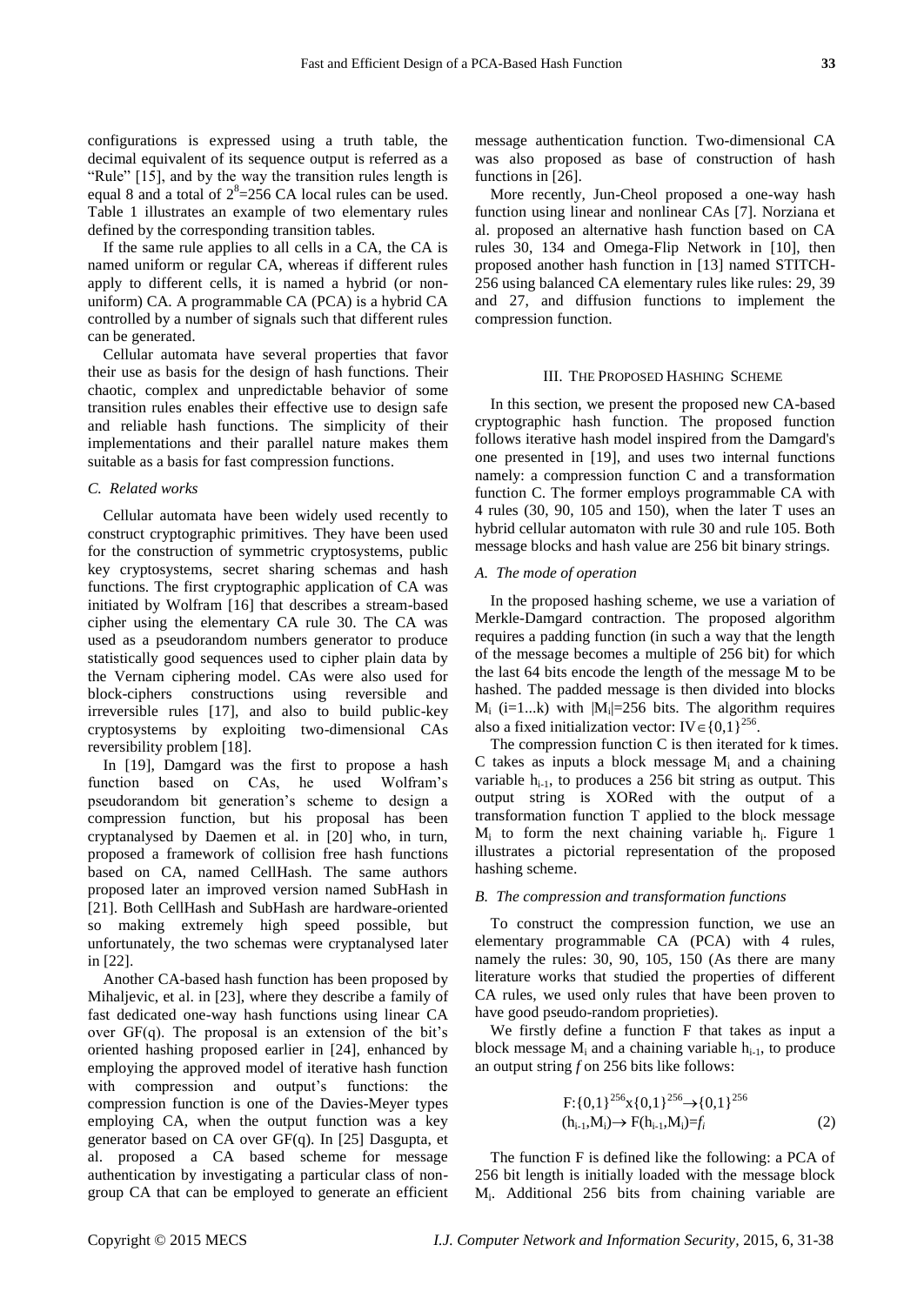doubled to form a 512 bit string S (i.e.  $S = h_{i-1} | h_{i-1} |$ ). The bits from S are used with the number of the current iteration to control the rule configuration of the individual CA cells. Each 2 bits of S control one cell rule (the bits j

and  $j+1$  control the rule of the cell number  $j/2$ ) conjointly with the remainder of the iteration number modulo 4. The control logic of the proposed PCA is described in Table 2.



Fig. 1. Pictorial representation of the proposed scheme.

Table. 2. Control logic of the proposed PCA

| 2 bits     | i mod 4    |            |                 |            |  |  |
|------------|------------|------------|-----------------|------------|--|--|
| from $M_i$ |            |            | 2               |            |  |  |
| 00         | Rule 30    | Rule 90    | Rule $105$      | Rule $150$ |  |  |
| 01         | Rule 90    | Rule 30    | <b>Rule 150</b> | Rule $105$ |  |  |
| 10         | Rule $105$ | Rule $150$ | Rule 30         | Rule 90    |  |  |
|            | Rule $150$ | Rule $105$ | Rule 90         | Rule 30    |  |  |

The CA is then iterated for n times. The value of the parameter n defining the number of iterations may be fixed according to the desired ratio of speed/reliability performances. The output of F is the defined by the final PCA state.

The compression function C is then defined using the function F as follows:

 $C:\{0,1\}^{256} \times \{0,1\}^{256} \rightarrow \{0,1\}^{256}$ 



The transformation function T is used to obtain the next chaining variable h<sub>i</sub> by:

$$
h_i = c_i \oplus T(M_i)
$$
  
=  $f_i \oplus h_{i-1} \oplus T(M_i)$   
=  $F(h_{i-1}) \oplus h_{i-1} \oplus T(M_i)$  (4)



Fig. 2. Pictorial description of the transformation function T.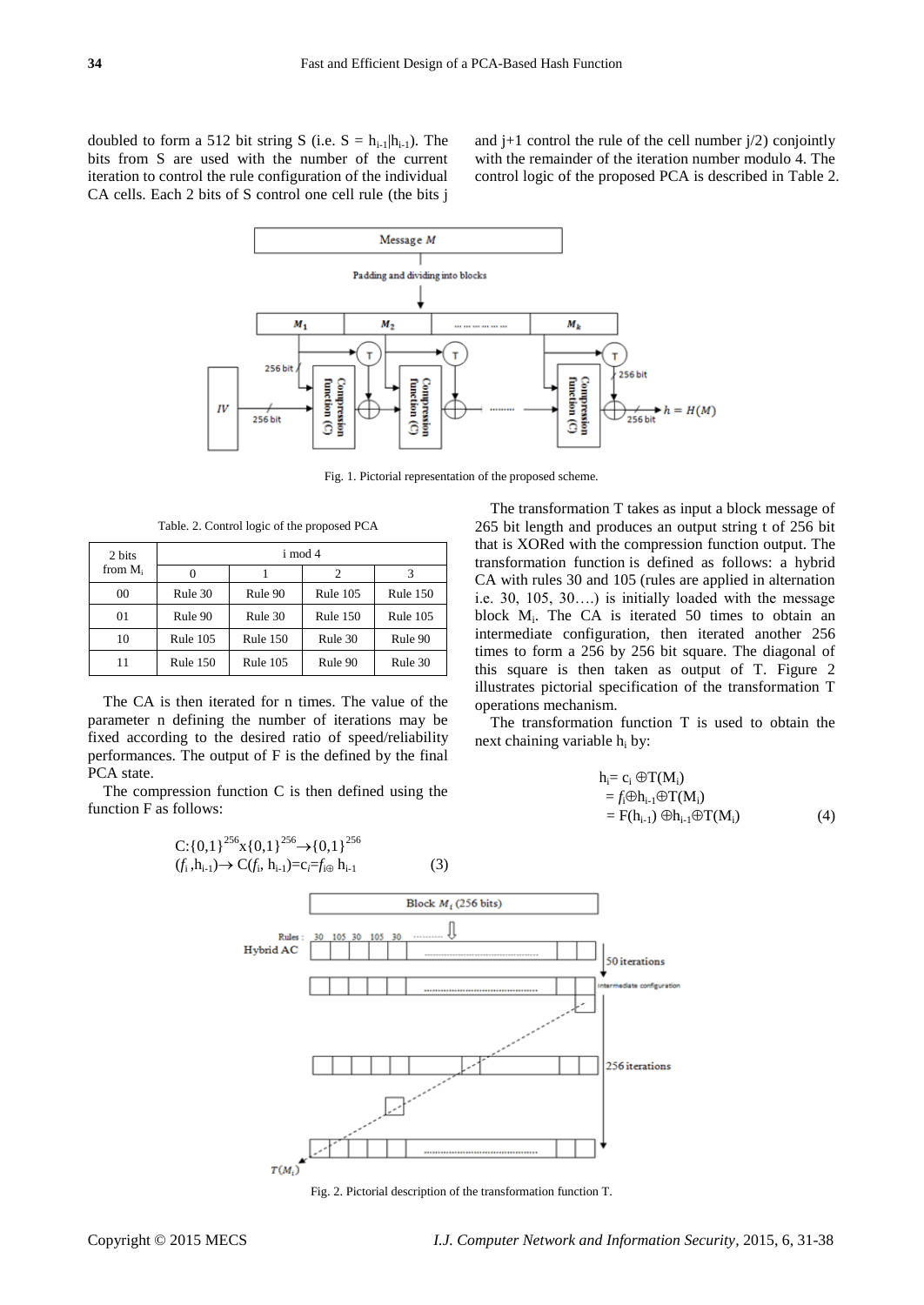Using the described scheme, the proposed hash function can take any message M of arbitrary length as input, decompose it into consecutive blocs M<sub>i</sub>, and produce the corresponding hash vale H(M). The proposed function is benchmarked with respect to several performances tests with several experiments illustrated in the following section.

## IV. PERFORMANCES EVALUATIONS AND OBTAINED RESULTS

As explained above, it is not always possible to formally proof the resistance of a given hash function to common attacks. In contrast, several statistical properties can be checked in order to show that the function provides good cryptographic level of security. Pseudorandom behavior and avalanche effect are generally considered as good security's indicators of a hash function. In this section, we perform several statistical experiments on the proposed hashing scheme. We also show that best computational performances can be achieved by the proposed scheme with respect to existing models.

### *A. The avalanche and strict avalanche criterions*

Avalanche effect is a desirable property for cryptographic hash functions, that tries to reflect the idea of high-nonlinearity [27]: a little change in the input (flipping one single bit) produce a significant change of the output (approximately half of the bits are flipped).

Formally, if a function F have the avalanche effect, then the Hamming distance between its output on a random inputted binary string x and the output obtained when randomly changing one bit of x should be, on average, half of the output size [28]. This effect tries to abstract the intuitive idea of high nonlinearity: very small difference in the input must produce high changes in the output, hence an avalanche of changes.

Mathematically,  $F: \{0,1\}^m \rightarrow \{0,1\}^n$  has the avalanche effect if it holds the following:

$$
\forall x, y \in \{0, 1\}^{m}: Hamming(x, y) = 1
$$
  
\n
$$
\Rightarrow Average(Hamming(F(x), F(y))) = n/2
$$
 (5)

When  $Hamming(x,y)$  denotes the Hamming distance between the two n-bits blocks x and y. Figure 3 shows results of the avalanche effect test performed on the proposed hash function, using a set of 10000 pair of arbitrary messages  $M_i$  and  $M_i$ ' such that Hamming( $M_i$ ,  $M_i$ <sup>'</sup> $)=1$ . Obtained results shows that the hamming distances between the hash values (i.e.  $Hamming(H(M_i), H(M_i'))$  are concentrated around the value 128, which indicates that the hash function has a good avalanche effect.

Another more accurate and demanding nonlinearity measurement is the so called strict avalanche criterion [29] which, in particular, implies the avalanche effect.

The Strict avalanche criterion (SAC) is a more demanding property that was originally presented as a generalization of the avalanche effect to measure the quantity of confusion and diffusion in substitution boxes (s-boxes). Formally, a function F is said to satisfy the SAC if, whenever a single input bit is flipped, each of the output bits must change with a probability of one half. This implies that the distribution of hamming distances between outputs that have similar inputs (differs in one bit) should flow a binomial distribution. Mathematically, the SAC is described by [28]:

$$
\forall x, y \in \{0,1\}^{m}: Hamming(x,y)=1
$$
  
\n
$$
\Rightarrow Average(Hamming(F(x), F(y))) \approx B(\frac{1}{2}, n)
$$
 (6)

Where B  $(\frac{1}{2}, n)$  denotes binomial distribution with parameters ½ and n. This definition also tries to abstract the more general concept of independence of the output from the input. An ideal hash function F will resemble a perfect random function where inputs and outputs are statistically unrelated [30].



Fig. 3. Obtained distribution of Hamming distances between hashes of random messages and hashes of theirs one-bit-flipped alterations.

In order to evaluate the proposed hash function with respect to the SAC, the following experiment have been conducted: the 256 elements of an integer's vector V (corresponding each one to a bit position of the hash function's output) are initialized firstly to 0. A set of 1000 random messages with arbitrary length are then generated,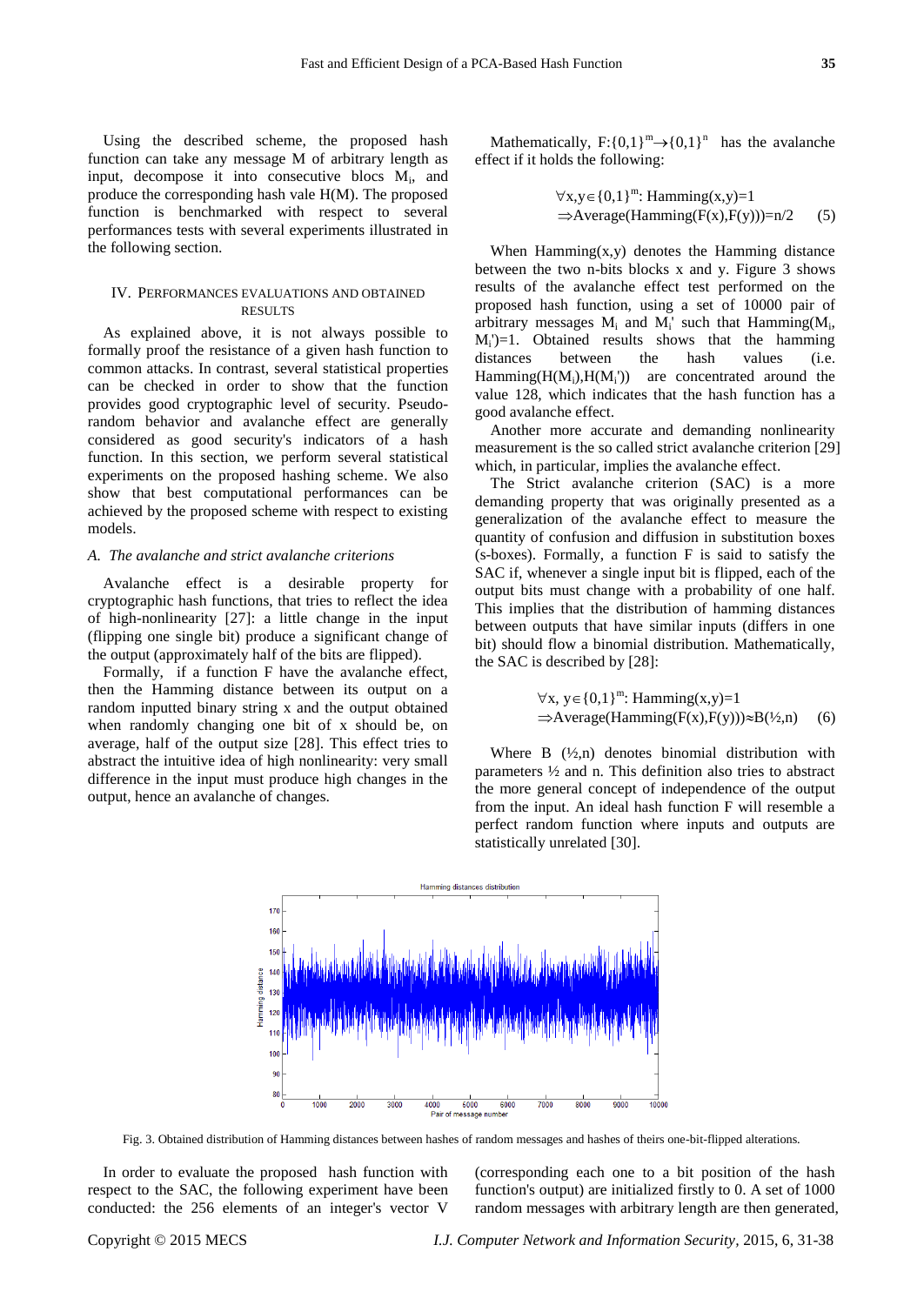and their corresponding hash values H(M) are computed. For each one of these messages, only one bit is randomly flipped getting a new message M', that is also hashed to obtain a new hash value  $H(M')$ . The hamming distance Hamming $(H(M), H(M'))$  is calculated, and the result is used to determine the element of V to be incremented (i.e.  $V[Hamming(H(M), H(M'))]$  ++). This operation is repeated 1000 times for each message.

Finally, the values of the vector V elements are divided by the total number of performed experiments (equal to  $1000*1000=10<sup>6</sup>$ ) in order to perform a normalization of the computed distribution. The obtained values represents the distribution of hamming distances, that is compared to the binomial distribution as plotted in Figure 4.

The distance between the observed distribution of the Hamming distances and their theoretical distribution under perfect Strict Avalanche Criterion hypothesis B (1/2, n), has been also measured by means of a chi-square  $\chi^2$  goodness-of-fit test [30]. The chi-square measurement is a statistical test that allows verifying the adequacy of a data set to a probability distribution by using the following formula [27]:

$$
\chi^2 = \sum_{i=0}^{255} \frac{\left(O_i - E_i\right)^2}{E_i} \tag{7}
$$

when  $O_i$  denotes the observed frequency and  $E_i$  denotes the expected one. Using the distribution values obtained in the experiment described above, the value of the  $\chi^2$ measurement have been computed an found to be equal to 0,005465.

Using the probability  $\alpha$ =0.01 as our critical threshold, the hypothesis of equivalence between the two distributions is accepted if the  $\chi^2$  value is less than the quantile  $\chi_{255,0.01}$ =310.45. It is clear that the obtained  $\chi^2$  is negligible with respect to the quantile value, and consequently, the null hypothesis is accepted and the hamming distribution of the proposed hash function is then following a binomial distribution  $B(\frac{1}{2}, 256)$ .

Results of the SAC test shows that the hash function provides good avalanche effect criterion, which is one of the most important features of secure cryptographic hash functions.

#### *B. Randomness statistical tests*

Cryptographic primitives and especially hash functions should act like pseudorandom functions to avoid statistical attacks; therefore the output of a secure hash function must be statistically indistinguishable from the output of a random function. We performed several statistical randomness on the output of the proposed hash function in order to show that it provides best randomness properties.

In the performed experiment, the hash function has been used as a pseudo-number generator to create a data stream of 10Mb. The stream is generated using a counter mode scheme applied using the hash function on an initial random integer seed S and then calculating the values H(S),H(S+1),.....,H(S+327680) each one on 256bit. The resulting outputs are finally concatenated to form a data stream. The produced stream is analyzed statistically using both Diehard [31] and ENT [32] statistical Tests batteries, and then obtained results are averaged and reported in Tables 3 and 4. It is clear from presented results that the binary stream generated by the hash function has successfully passed all DIEHARD and ENT tests. We can conclude that the function has a good pseudo-random behavior and can as a result be considered to be statistically indistinguishable from random function.



Fig. 4. Experimental hamming distances distribution vs. Theoretical binomial distribution.

#### *C. Performances analysis of the designed function*

Cellular automata uses simple binary operations. Therefore CA-based primitives can achieve very high speed in both hardware and software implementations. In the present work, the proposed hash function has been implemented using Microsoft Visual C++, while performance's experiments were performed using an Intel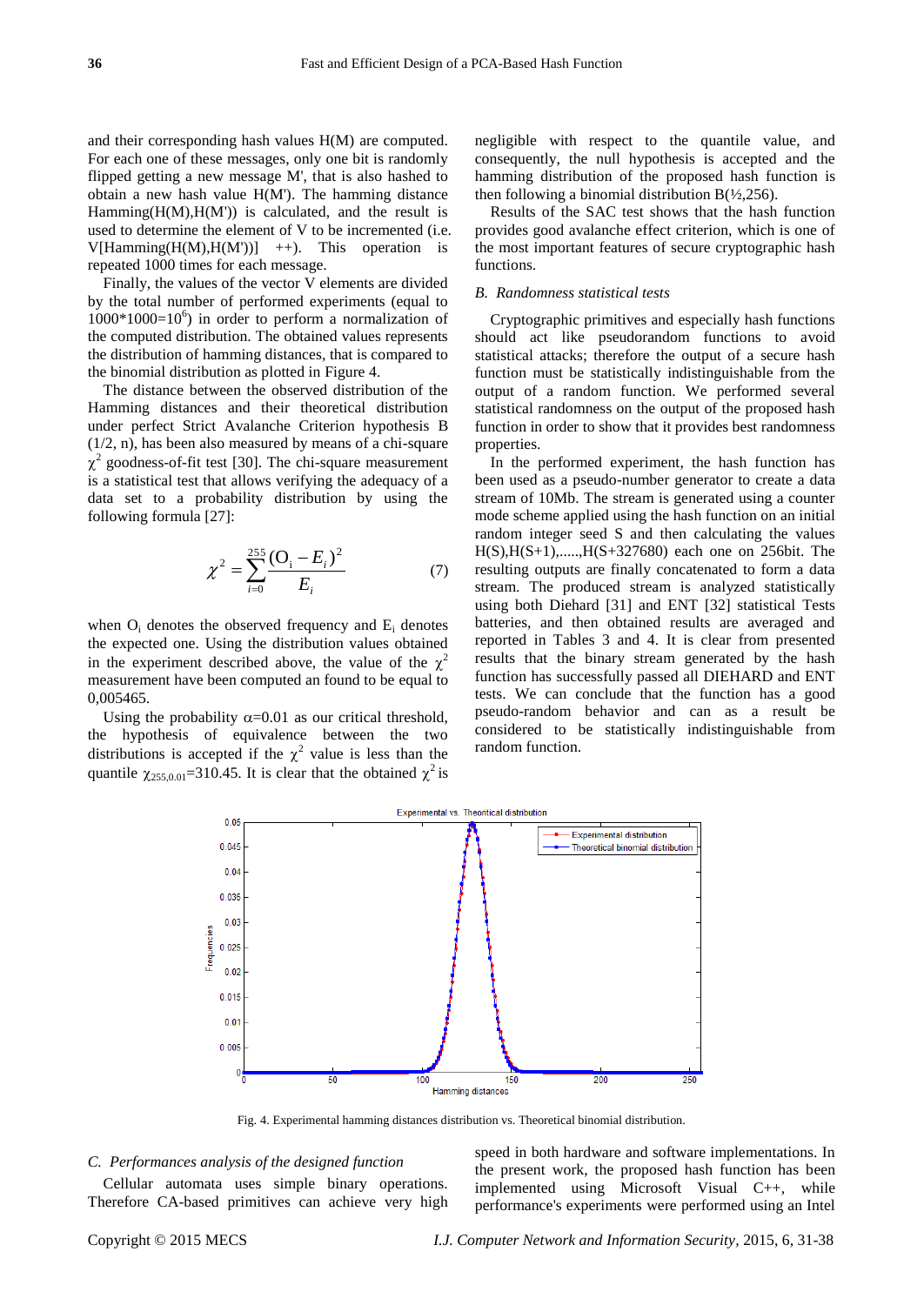Core i5 (2.5 GHz) microprocessor platform. Table 5 shows a comparison between the hash function and widely used ones implemented by the Crypto++ library using Microsoft Visual  $C_{++}$  [33]. It is clear that the designed function achieves very competitive speeds with respect to other standards, and we assume that it can achieve mush better rates if hardware implementation is used.

Table. 3. Results of the DIEHARD tests battery applied on the designed hash function's output.

| <b>Test Name</b>                          | P-value | Interpretation |  |
|-------------------------------------------|---------|----------------|--|
| <b>Birthday Spacing</b>                   | 0.45155 | Pass           |  |
| Overlapping 5-permutation                 | 0.65472 | Pass           |  |
| Rank test for 31x31<br>binary<br>matrices | 0.64841 | Pass           |  |
| Rank test for 32x32<br>binary<br>matrices | 0.89452 | Pass           |  |
| Rank test for 6x8 binary matrices         | 0.56274 | Pass           |  |
| <b>BITSTREAM TEST</b>                     | 0.32912 | Pass           |  |
| <b>OPSO</b> Test                          | 0.42485 | Pass           |  |
| OQSO Test                                 | 0.64271 | Pass           |  |
| <b>DNA</b> Test                           | 0.42839 | Pass           |  |
| Count the 1s in a Stream of Bytes         | 0.69275 | Pass           |  |
| Count the 1s in Specific Bytes            | 0.39258 | Pass           |  |
| Parking Lot Test                          | 0.51229 | Pass           |  |
| Minimum Distance Test                     | 0.64942 | Pass           |  |
| Random Spheres Test                       | 0.35862 | Pass           |  |
| The Squeeze Test                          | 0.43175 | Pass           |  |
| Overlapping Sums Test                     | 0.58441 | Pass           |  |
| Runs Up and Down Test                     | 0.74349 | Pass           |  |
| The Craps Test                            | 0.83457 | Pass           |  |

Table. 4. Results of the ENT tests battery applied on the designed hash function's output.

| <b>Test Name</b>               | Value      | Norm                    |
|--------------------------------|------------|-------------------------|
| Entropy                        | 7.997982   | 8.0                     |
| Optimum compression            | 0.000003   | 0.0                     |
| Arithmetic mean value of data  | 127.5586   | $127.5 = \text{random}$ |
| bytes                          |            |                         |
| Monte Carlo value for $\pi$    | 3.14086552 | π                       |
| Serial correlation coefficient | 0.000347   | totally                 |
|                                |            | uncorrelated            |

Table. 5. Speed performances comparison with respect to some known hash functions.

| Hash function                      | Speed $(MB/s)$ |
|------------------------------------|----------------|
| M <sub>D5</sub>                    | 406            |
| $SHA-1$                            | 158            |
| SHA-256                            | 143            |
| SHA-512                            | 82             |
| RIPEMD-128                         | 240            |
| RIPEMD-256                         | 195            |
| RIPEMD-320                         | 104            |
| Whirlpool                          | 80             |
| <b>Proposed function</b> (256 bit) | 138            |

## V. CONCLUSIONS

In this paper, we propose a cryptographic hash function based on cellular automata. The proposed function uses two internals, namely: a compression function based on programmable cellular automata controlled by the chaining variable bits, and a transformation function construct from a hybrid cellular automaton with rules number 30, and 105. The proposed scheme has been experimentally analyzed with respect to several statistical test, while obtained results shows that the proposed function provides good cryptographic properties such as pseudo-random behavior and sensitivity to the input changes. In addition, the function is simple, fast, and can be easily implemented through software or hardware. Performances evaluations show that extremely optimal performances are achieved by the function with respect to existing standards, and we presume that better performances can be obtained if hardware implementation is adopted due to the inherent parallelism of cellular automata.

#### **REFERENCES**

- [1] Naor, M., & Yung, M. (1989, February). Universal oneway hash functions and their cryptographic applications. In Proceedings of the twenty-first annual ACM symposium on Theory of computing (pp. 33-43). ACM.
- [2] Preneel B, Govaerts R, and Vandewalle J. (1993). Hash Functions Based on Block Ciphers: A Synthetic Approach. In Crypto '93, volume 773 of LNCS, pages 368–378. Springer-Verlag.
- [3] Black J, Rogaway P, and Shrimpton T. (2002). Black-Box Analysis of the Block-Cipher-Based Hash-Function Constructions from PGV. In Crypto'02, volume 2442 of LNCS, pages 320–335. Springer-Verlag.
- [4] Buchmann J and Paulus S. (1997). A One Way Function Based on Ideal Arithmetic in Number Fields. In Crypto '97, volume 1294 of LNCS, pages 385–394. Springer-Verlag.
- [5] Contini S, Lenstra A, and Steinfeld R. (2006). VSH, an Efficient and Provable Collision- Resistant Hash Function. In Eurocrypt '06, volume 4004 of LNCS, pages 165–182. Springer-Verlag.
- [6] Charles D, Lauter K, and Goren E. (2007). Cryptographic Hash Functions from Expander Graphs. Journal of Cryptology, 22(1):93–113.
- [7] Jeon J-C. (2013) Analysis of Hash Functions and Cellular Automata Based Schemes, International Journal of Security and Its Applications Vol. 7, No. 3, May, 2013.
- [8] Maqableh M, Samsudin A, and Alia M. (2008) New Hash Function Based on Chaos Theory (CHA-1). International Journal of Computer Science and Network Security, 8(2):20–27.
- [9] Xan Yi. (2005) Hash Function Based on Chaotic Tent Maps. IEEE Transactions on Express Briefs, 52(6):354– 357.
- [10] Norziana J, Ramlan M, Muhammad Reza Z, Nur Izura U and Zuriati Ahmad Z. (2012) A New Cryptographic Hash Function Based on Cellular Automata Rules 30, 134 and Omega-Flip Network. International Proceedings of Computer Science & Information Tech. Vol. 27, p163.
- [11] Menezes A, Oorschot P and Vanstone S. (1996). Handbook of Applied Cryptography, chapter Hash Functions and Data Integrity, pages 321–384.
- [12] NIST. (2002) Federal Information Processing Standard (FIPS) Publication 180-2, Secure Hash Standard (SHS),